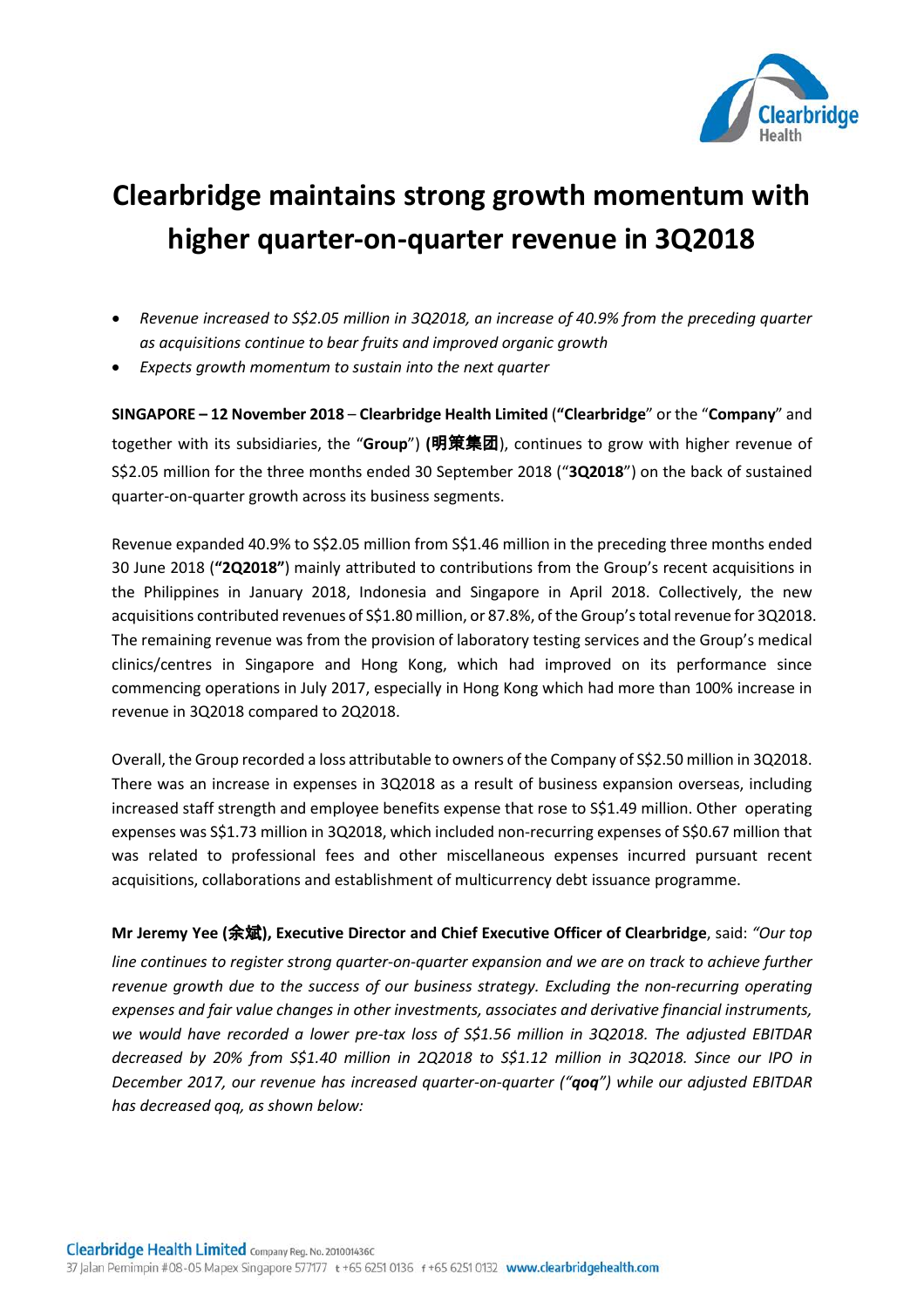

| $(S$^{\prime}000)$      | FY2017  | 102018  | <b>2Q2018</b> | 302018  |
|-------------------------|---------|---------|---------------|---------|
| Revenue                 | 288     | 377     | 1.456         | 2.052   |
| <b>Adjusted EBITDAR</b> | (2,855) | (1,680) | (1,402)       | (1,123) |

*Even as we look to grow our regional presence, we remain disciplined and selective in evaluating potential acquisition targets and partners, and maintaining an optimum capital structure to grow our businesses in a sustainable and prudent manner to build shareholder value."*

As at 30 September 2018, the Group's war chest remained sizeable, with a healthy balance sheet comprising cash and bank balances of S\$11.89 million or S\$16.25 million if including undrawn bank facilities and the interest-bearing loan deploy to PT Indo Genesis Medika ("**Indo Genesis**").

## **RECENT DEVELOPMENT AND OUTLOOK**

In the Philippines, the Group's financial performance has improved significantly since the acquisition of the integrated ambulatory medical center in Quezon City. Following its strategic rebranding from Marzan Health Care Diagnostic Centre to Clearbridge Medical Centre ("**CMC**"), the facility is implementing plans to start its 7 specialist outpatient clinics. The expected launch of the dental cone beam CT scan by the last quarter of 2018 is expected to better serve dental patients in Quezon City by providing a broader range of services. CMC also intends to apply for accreditation by the Department of Health and POEA (Philippine Overseas Employment Administration) as an approved Overseas Foreign Workers screening and medical facility by 1Q2019.

Besides the 2 new clinics in the Philippines which are undergoing preliminary works and renovation, the Group has identified a new clinic location for its ClearSkin branded aesthetic services in Cebu, Lapulapu City.

The Group continues to make inroads into Indonesia with the inking of a Memorandum of Understanding ("**MoU**") in August 2018 for a stake in Indo Genesis, which will pave the way for the Group to become one of the largest and dominant clinical laboratory operators in Indonesia via 12 potential joint operations contracts to operate diagnostics laboratories in public hospitals. To facilitate this, the Group will extend interest-bearing loansto Indo Genesis. As of 30 September 2018, the Group has disbursed S\$1.39 million to Indo Genesis.

In Indonesia, the Group's medical clinics/centres operating under its subsidiary, PT Tirta Medika Jaya ("**TMJ**") had contracted with 8 additional hospitals in 3Q2018, increasing the total number of joint operation agreements for renal care services from 20 to 28 hospitals. The new contracts would add 146 dialysis machines to the existing 403 machines contracted to be installed. Compared to 2Q2018, 29 additional machines have been installed and are operating in 3Q2018, performing over 4,000 treatments per month. Of the total 549 machines contracted to be installed over the duration of the agreements, 227 machines have been installed and are operating to-date.